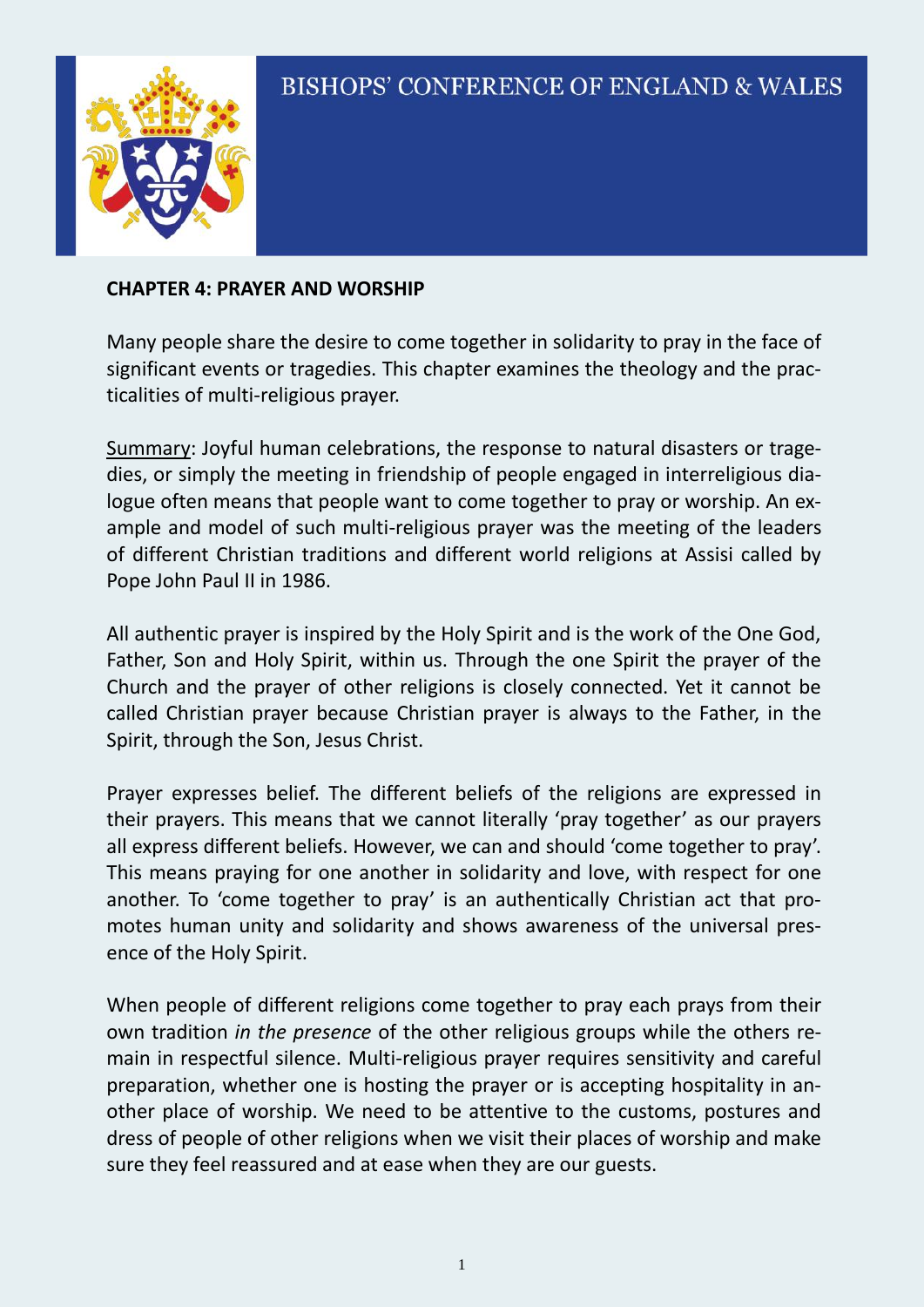

### **Multi-religious prayer:**

- Is the work of the Holy Spirit.
- Is encouraged by the Catholic Church.
- Should be 'coming together to pray' as happened in Assisi.
- Cannot be 'praying together' because prayer expresses belief. Christian prayer is always to God, in the Spirit, through the Son.
- Means praying according to one's own traditions and belief while respectfully being present at the prayer of others.
- Is an authentically Christian act because it promotes the unity of all people and their unity with God.
- Witnesses to the universal presence and action of the Holy Spirit.



*Catholics should thus feel confident, and be encouraged to 'come together to pray' with those of other religions. To take part in such occasions is an authentically Christian act, serving to promote the unity of all people and their unity with God. It is part of the mission of the Church.*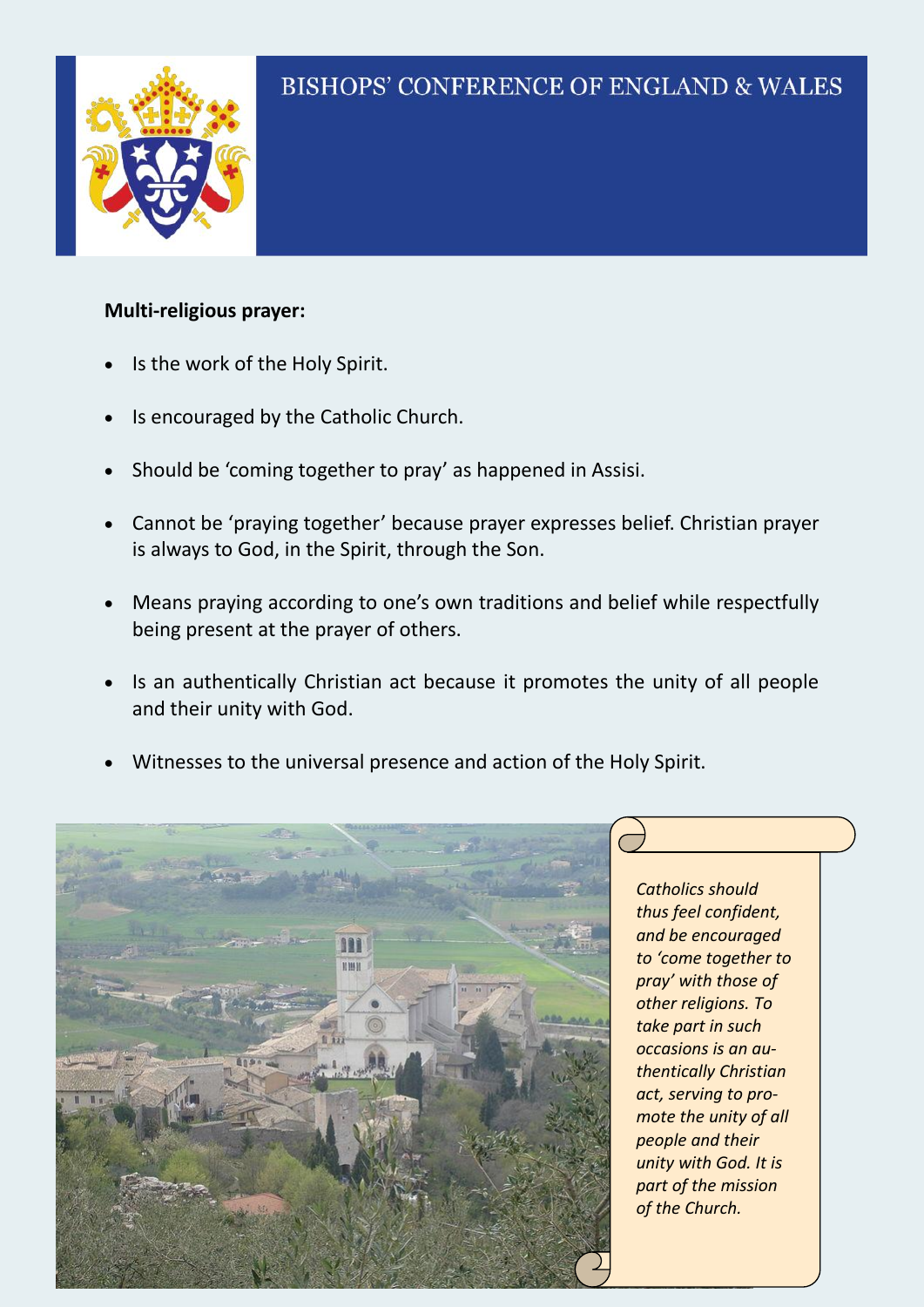**Questions for discussion: On the text**

When is it appropriate for people of different religions to come together to pray?

For what reasons did Pope John Paul II call together leaders of different world religions in 1986? What is your reaction to Pope John Paul II's initiative at Assisi? How is it a helpful model for multi-religious prayer?

On what basis can we pray together with people of other religions?

What makes Christian prayer different from other forms of prayer?

If all authentic prayer is called forth by the Holy Spirit, why can't we pray together?

- What is the difference between 'praying together' and 'coming together to pray'? Why is this important? What does this mean for taking part in the acts of worship of other religions?
- How is interreligious prayer different from praying with Christians of other traditions?

## **From your experience**

How do you feel about the Church's teaching on prayer and worship?

Have you ever joined people of different religions in prayer, or let them know that you are praying for them?

Have you ever attended a service in a non-Christian place of worship?

- What is your experience of visiting the places of worship of other religions? What puts you at your ease, and what makes you anxious?
- Do you find the prayers of other religions helpful to your own faith? How can they be used appropriately by a Christian?